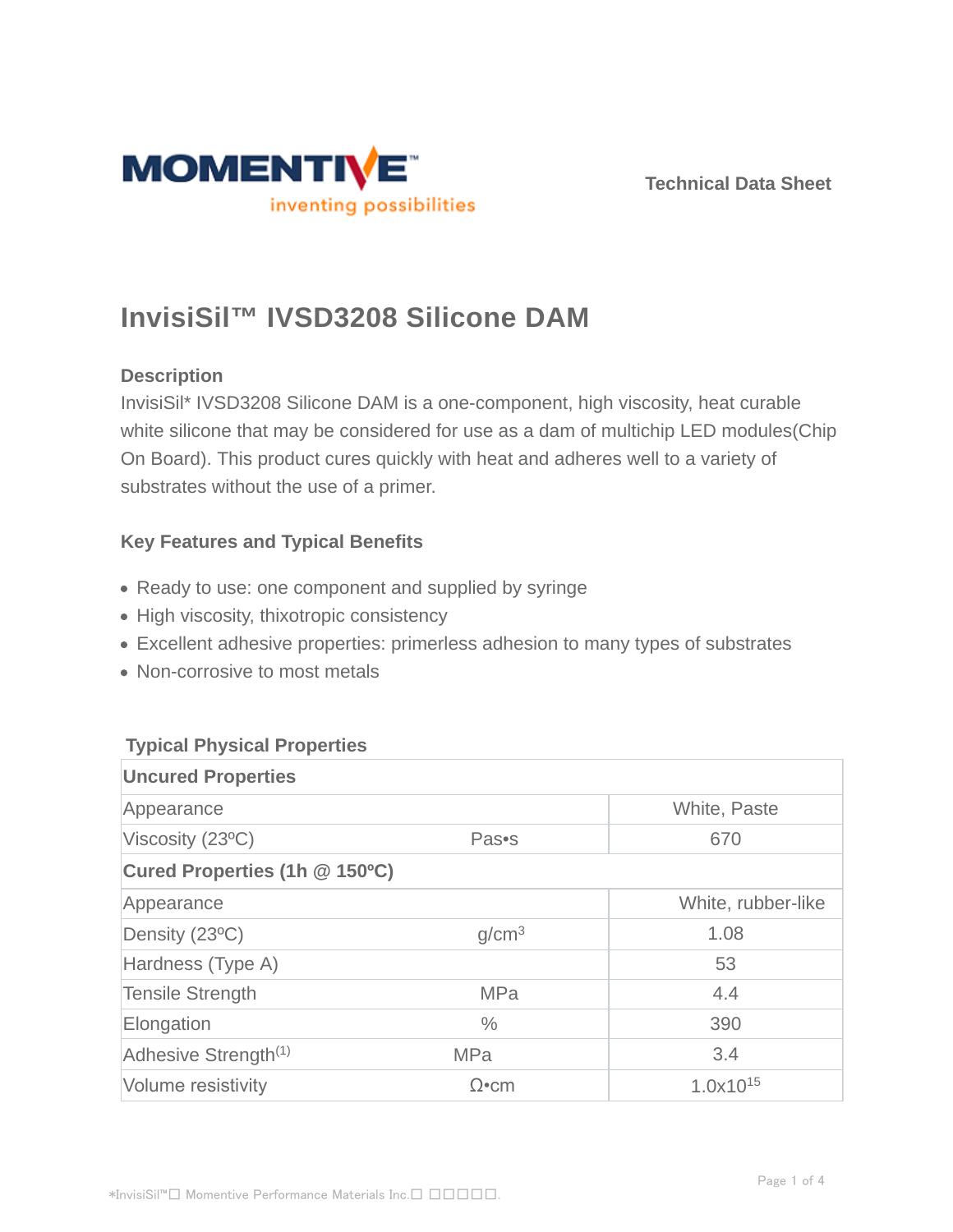(1)Aluminum lap shear

Typical properties are average data and are not to be used as or to develop specifications

\*InvisiSil is a trademark of Momentive Performance Materials Inc.

#### **Potential Applications**

InvisiSil IVSD3208 Silicone DAM is an excellent candidate to consider for use in the following applications:

- LED Package Chip On Board (COB) LED
- Industrial application Sealing and adhesive between plastics and metals/ceramics in various parts

#### **General Considerations for Use**

All parts should be as clean and dry as possible prior to applications. Materials such as water, sulfur, nitrogen compounds, organic metallic salts, phosphorus compounds, etc. contained in the surface of the substrate can inhibit curing. It is recommended that a preliminary test is performed to determine the compatibility.

#### **Packaging Types**

InvisiSil IVSD3208 Silicone DAM is currently available in 30g syringe

#### **Patent Status**

여기에 포함된 어떠한 내용도 관련 특허가 없음을 의미하거나 특허 소유자의 허가 없이 특허에서 다루는 발명을 실행하기 위한 허가, 유도 또는 권고를 구성하는 것으로 해석되 어서는 안됩니다.

#### **Product Safety, Handling and Storage**

Customers should review the latest Safety Data Sheet (SDS) and label for product safety information, safe handling instructions, personal protective equipment if necessary, emergency service contact information, and any special storage conditions required for safety. Momentive Performance Materials (MPM) maintains an aroundthe-clock emergency service for its products. SDS are available at www.momentive.com or, upon request, from any MPM representative. For product storage and handling procedures to maintain the product quality within our stated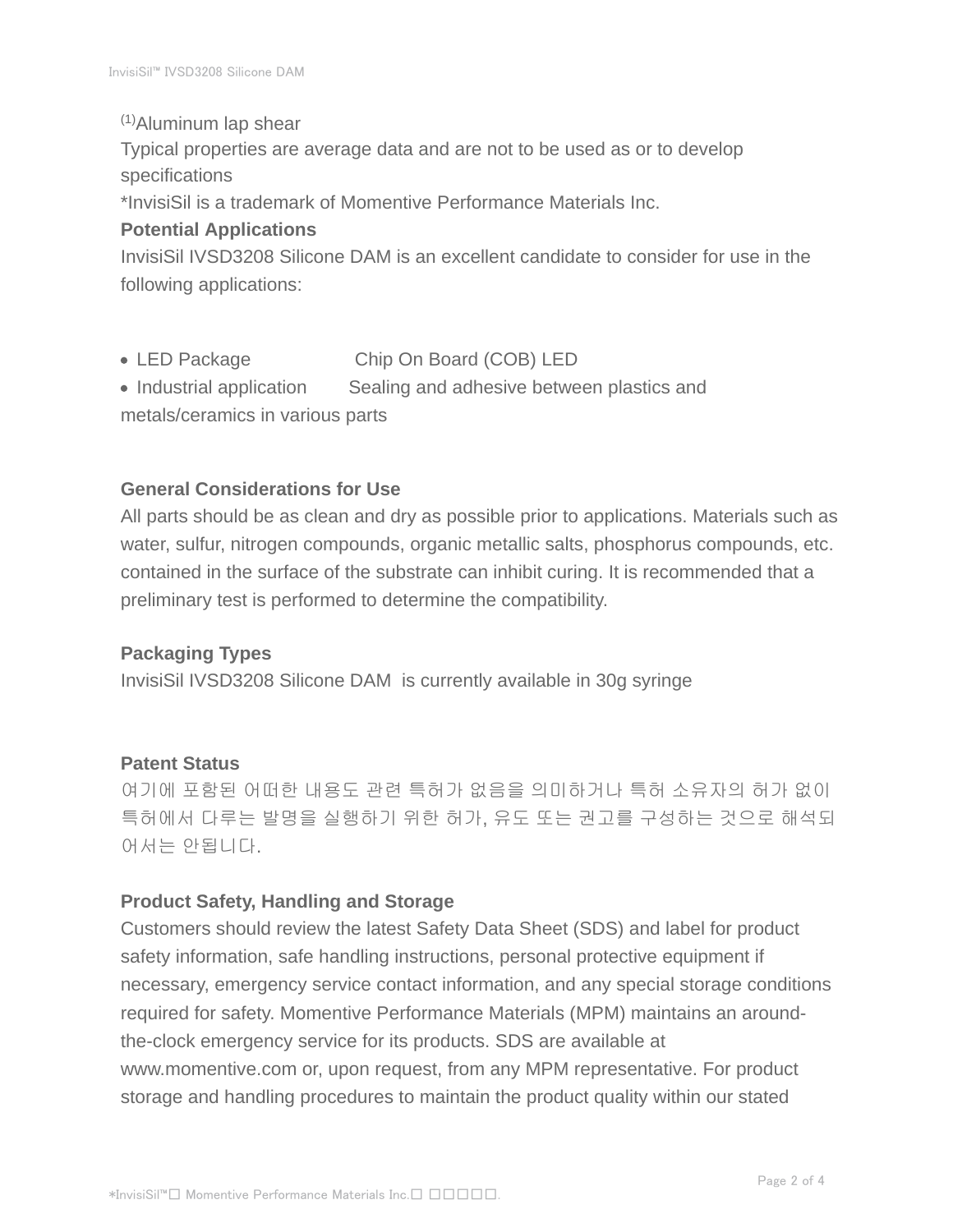specifications, please review Certificates of Analysis, which are available in the Order Center. Use of other materials in conjunction with MPM products (for example, primers) may require additional precautions. Please review and follow the safety information provided by the manufacturer of such other materials.

#### **Limitations**

Customers must evaluate Momentive Performance Materials products and make their own determination as to fitness of use in their particular applications.

# **Contact Information** Email commercial.services@momentive.com

#### **Telephone**

| <b>Americas</b>      | <b>Latin America</b> | <b>EMEAI- Europe, Middle</b><br>East, Africa & India | <b>ASIA PACIFIC</b> |
|----------------------|----------------------|------------------------------------------------------|---------------------|
| +1 800 295 2392      | <b>Brazil</b>        | <b>Europe</b>                                        | <b>China</b>        |
| Toll free*           | +55 11 4534 9650     | +390510924300                                        | 800 820 0202        |
| +704 805 6946        | <b>Direct Number</b> | Direct number                                        | Toll free           |
| <b>Direct Number</b> |                      |                                                      | +86 21 3860 4892    |
|                      |                      |                                                      | Direct number       |
| *All American        | <b>Mexico</b>        | India, Middle East &                                 | Japan               |
| countries            | +52 55 2169 7670     | <b>Africa</b>                                        | +81 3 5544 3111     |
|                      | <b>Direct Number</b> | + 91 44 71212207                                     | Direct number       |
|                      |                      | Direct number*                                       |                     |
|                      |                      | *All Middle Eastern                                  | <b>Korea</b>        |
|                      |                      | countries, Africa, India,                            | +82 2 6201 4600     |

For literature and technical assistance, visit our website at: www.momentive.com

#### **DISCLAIMER:**

# **THE MATERIALS, PRODUCTS AND SERVICES OF MOMENTIVE PERFORMANCE MATERIALS INC. AND ITS SUBSIDIARIES AND AFFILIATES (COLLECTIVELY**